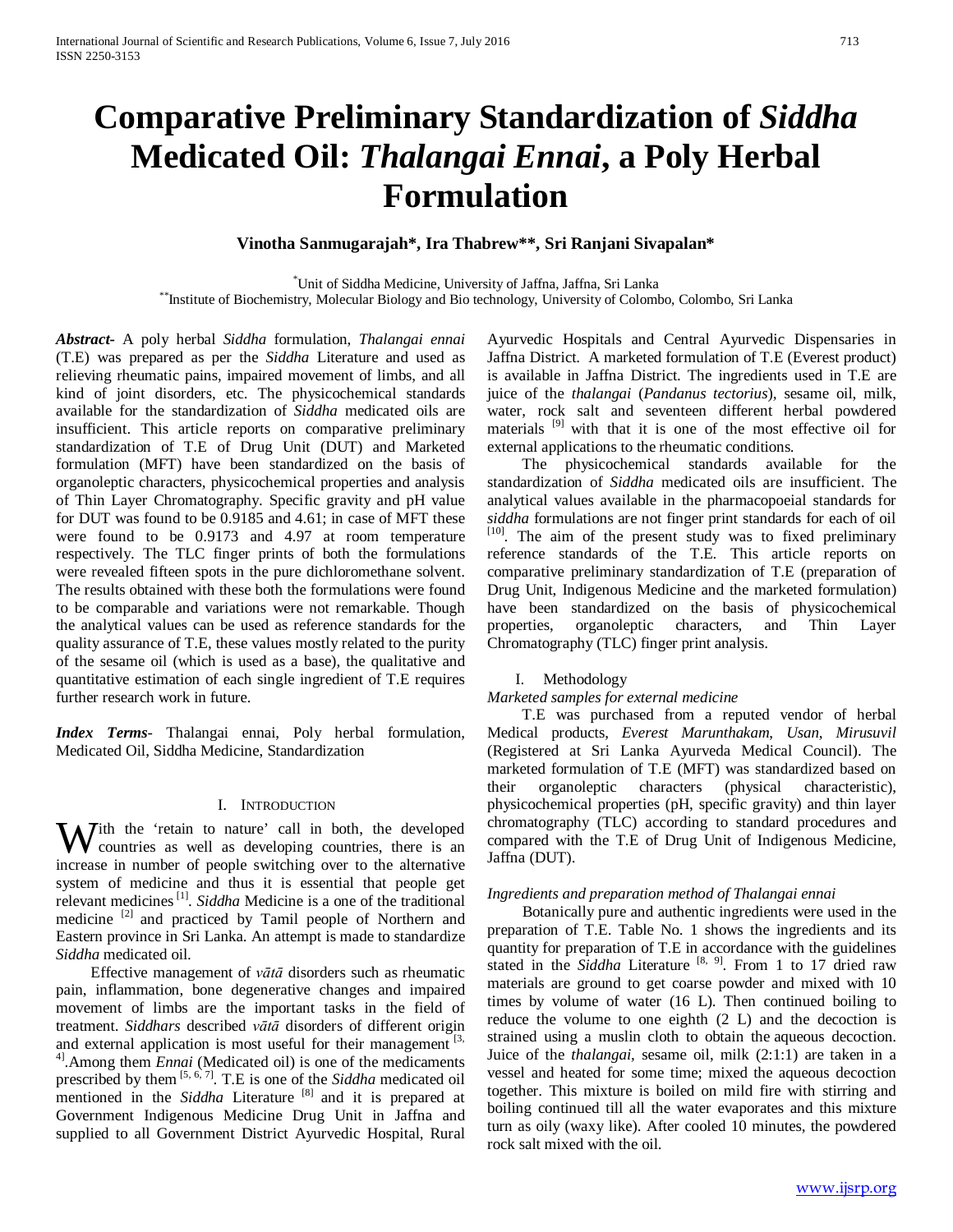| N <sub>0</sub> | Local name/        | <b>Scientific name</b>  | <b>Family name</b> | Part used   | Quantity        |
|----------------|--------------------|-------------------------|--------------------|-------------|-----------------|
| 01             | Nannari            | Hemidesmus indicus      | Asclepiadaceae     | Root        | 10 <sub>g</sub> |
| 02             | Villamichu         | Plectranthus zeylanicus | Labiatae           | Root        | 10 <sub>g</sub> |
| 03             | Vetti              | Andropogon muricatus    | Gramineae          | Root        | 10 <sub>g</sub> |
| 04             | Sittamutti         | Pavonia zeylanica       | Malvaceae          | Root        | 10 <sub>g</sub> |
| 05             | Peramutti          | Pavonia odorata         | Malvaceae          | Root        | 10 <sub>g</sub> |
| 06             | Tevadaru           | Cedrus deodara          | Coniferae          | Root        | 10 <sub>g</sub> |
| 07             | Jatamashi          | Nardostachys jatamansi  | Velerianaceae      | Root        | 10 <sub>g</sub> |
| 08             | Kacholum           | kaempferia galanga      | Zingiberaceae      | Root        | 10 <sub>g</sub> |
| 09             | Mara manjal        | Coscinum fenestratum    | Menispermaceae     | Stem        | 10 <sub>g</sub> |
| 10             | Sandanam           | Santalum album          | Santalaceae        | <b>Stem</b> | 10 <sub>g</sub> |
| 11             | Kottam             | Costus speciosus        | Scitaminaceae      | Stem        | 10 <sub>g</sub> |
| 12             | Kundurukkan        | Boswellia serrata       | <b>Burseraceae</b> | Seed        | 10 g            |
| 13             | Adi-maduram        | Glycyrrhizae glabra     | Papilionaceae      | <b>Stem</b> | 10 g            |
| 14             | Satakuppi          | Peucedanum graveolens   | Umbelliferae       | Resin       | 10 <sub>g</sub> |
| 15             | Chirttilam/elakaya | Eletteria cardamomum    | Zingiberaceae      | Seed        | 10 <sub>g</sub> |
| 16             | Patchchilai        | Zanthochymus piotorlins |                    | Leaves      | 10 <sub>g</sub> |
| 17             | Korai-kizangu      | Cyperus rotundus        | Cyperaceae         | Rhizome     | 10 <sub>g</sub> |
| 18             | Thazhai/thazaai    | Pandanus tectorius      | Pandanaceae        | Juice       | 1250 ml         |
| 19             | Rock salt          | NaCl impura             |                    | Salt        | 10 <sub>g</sub> |
| 20             | Sesame oil         | Sesamum indicum         | Pedaliaceae        | Seed oil    | 625 ml          |
| 21             | Cow's milk         | Bos indicus inn         |                    | milk        | 625 ml          |
| 22             | Water              |                         |                    |             | 16000 ml        |

**Table1: Ingredients and its quantity for preparation of** *Thalangai ennai* **[11, 12, 13, & 14]**

## *Organoleptic evaluation*

 Both samples of oil (T.E) and its water and dichloromethane extracts were subjected to the organoleptic characterization such as appearance, touch, colour, clarity and odour and compared with the values of Sesame or Gingerly oil (Which is used as a base in preparing these oils) separately. The organoleptic characters of the samples were evaluated based on the method described by *Siddiqui et al*., 1995 [15].

## *Physicochemical investigations*

 Both samples of oil (T.E) were subjected for determination of preliminary physicochemical parameters such as pH value and specific gravity.

## *Determination of pH range*

 The pH of both samples of oil (T.E) was determined using standard simple glass electrode pH meter. The individual oil was weighed to about 40ml in separate beakers and the pH of the formulations was determined using a pH meter (Consort) at room temperature (29 $\rm ^{0}C$ ).

#### *Determination of specific gravity*

 Clean, dry and weighed the specific gravity bottle along with the stopper (Weight 'A'). Then filled the specific gravity bottle with freshly distilled water and inserted the stopper firmly. Kept it in a room temperature and weighed it (Weight 'B'). Finally, filled the specific gravity bottle with the oil samples and weighed separately (Weight 'C')<sup>[16]</sup>. Calculated and entered the average of the two results.

$$
Specific gravity (oil) = \frac{C-A}{B-A}
$$

*Development of Thin-layer chromatography (TLC) fingerprints of Thalangai ennai*

 Thin Layer Chromatography (TLC) finger print of the T.E was studied after dissolving the oil in water and dichloromethane.

 Prior to testing, prepared a water and dichloromethane extract of the oil to examined, used a rapid extraction process, as followed. Place about 50 ml T.E and fume chips in an accurately weighed, glass-stoppered round bottom flask. For the water extraction, 20 ml water was added to the flask and weighed to obtain the total weight including the flask. Then extraction was done by using reflux condenser for 2hours on heating mantle (Electro thermal). Then cooled and transferred to the Separator funnel system. After 20 minutes, the water extract was separated in to the clean small flask and kept tightly closed with lid. Further 20 ml water added to the residue in the round bottom flask and water extraction was done again as the same procedure.

 After that, the whole separated water extract (30 ml) poured in to the separator funnel system. Then 10 ml dichloromethane added to the water extract and mixed well. After 20 minutes, the dichloromethane extract was separated in to the accurately weighed, small round bottom flask and kept tightly closed with lid. Further 10 ml dichloromethane added to the residue in the separator funnel system and dichloromethane extract was separated again as the same procedure. Then this procedure repeated again. Totally, dichloromethane extract separation was done for three times.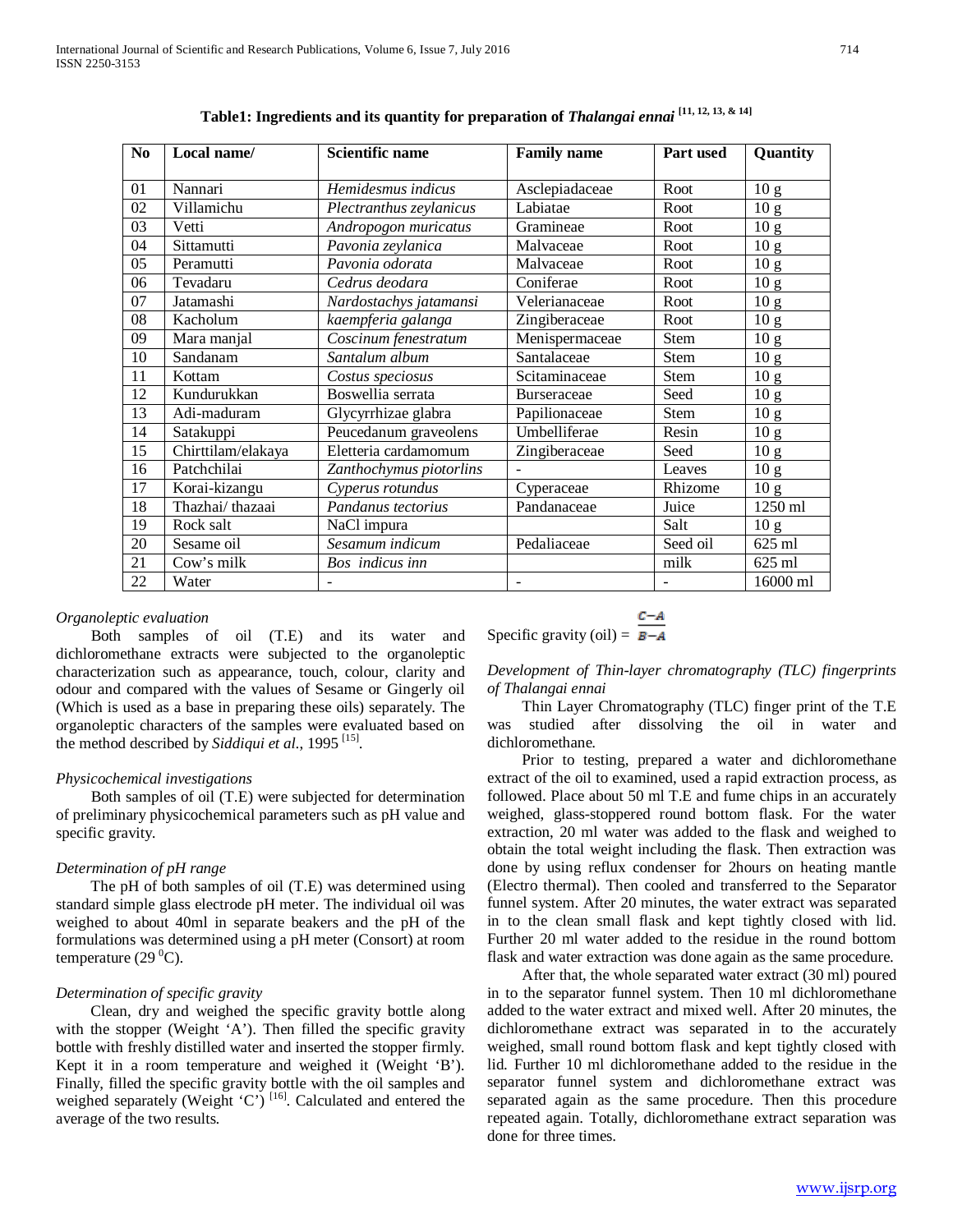Whole dichloromethane extract poured in to the round bottom flask and evaporated on a rotatory evaporator (Buchi) for just as long as was required to remove the solvent, and redissolved the residue in a small volume of dichloromethane (3 ml). Finally, the whole extract was collected in clean stoppered glass test tube and used for spotting the chromatographic plates.

Five µl of dichloromethane extract of each T.E (MFT&DUT) was spotted on to TLC plates (8.5 x 5.3 cm) coated with silica gel (pre-coated,  $GF_{254}$ ) and separated using a same solvent systems. Although the separation of the extracts occurred in the solvent system comprised of hexane: dichloromethane: 1% methanol in dichloromethane  $(1:4:5 \text{ v}/\text{ v})$  as the mobile phase, the best separation of the extracts occurred in the solvent system comprised of pure dichloromethane as the mobile phase. After development visible spots were not found for each oil extract. Numbers of spots were observed under day light and UV light (254 & 366 nm). Visualization was attempted by spraying with vanillin sulphate reagent for each oil extract and heating the plate for 5-10 minute (100-105°C). The colour and Rf values of the spots were recorded carefully and the chromatogram was documented by graphical copying (WHO, 1998).

## II. RESULTS

 Both samples values were recorded and compared with values of sesame oil (which is used as a base in preparing this oil).

# *Organoleptic characters and physicochemical properties*

 Table 2, summarizes the organoleptic properties, pH values and Specific gravity of the Marketed formulation (MFT) and Drug Unit of Indigenous Medicine (DUT) T.E with Sesame oil at room temperature and Table 3 summarizes the organoleptic properties of its water and dichloromethane extracts.

 As seen in Table 2and figure 1, both Brands of the T.E had similar organoleptic properties except for the colour of the each oil compared with Sesame oil. The pH and specific gravity of these brands were showed not remarkable difference between them.

| <b>Parameters</b>    | Thalangai ennai<br>(MFT) | Thalangai ennai<br>(DUT) | <b>Sesame Oil</b> |
|----------------------|--------------------------|--------------------------|-------------------|
| Appearance           | <b>Viscous</b>           | <b>Viscous</b>           | <b>Viscous</b>    |
| Touch                | Oily                     | Oily                     | Oily              |
| Colour               | Red                      | Golden brown             | <b>Brown</b>      |
| Clarity              | Clear                    | Clear                    | Clear             |
| Odour                | Characteristic           | Characteristic           | Characteristic    |
| pH value $(29^{0}C)$ | 4.97                     | 4.61                     | 4.89              |
| Specific gravity     | 0.9173                   | 0.9185                   | 0.923             |

**Table2: Analytical parameters of** *Thalangai Ennai* **MFT & DUT with Sesame oil**

.



**Figure1:** *Thalangai ennai* **Marketed formulation (MFT), Drug Unit of Indigenous Medicine (DUT)**

|  | Table 3: Organoleptic properties of the water, and dichloromethane extracts of <i>Thalangai ennai</i> MFT & DUT |  |
|--|-----------------------------------------------------------------------------------------------------------------|--|
|  |                                                                                                                 |  |

| <b>Parameters</b> | <b>MFT</b>                       |         | DUT           |                 |
|-------------------|----------------------------------|---------|---------------|-----------------|
|                   | Water extract<br>Dichloromethane |         | Water extract | Dichloromethane |
|                   |                                  | extract |               | extract         |
| Appearance        | Liquid                           | Liquid  | Liquid        | Liquid          |
| Touch             | Liauid                           | Liauid  | Liquid        | Liauid          |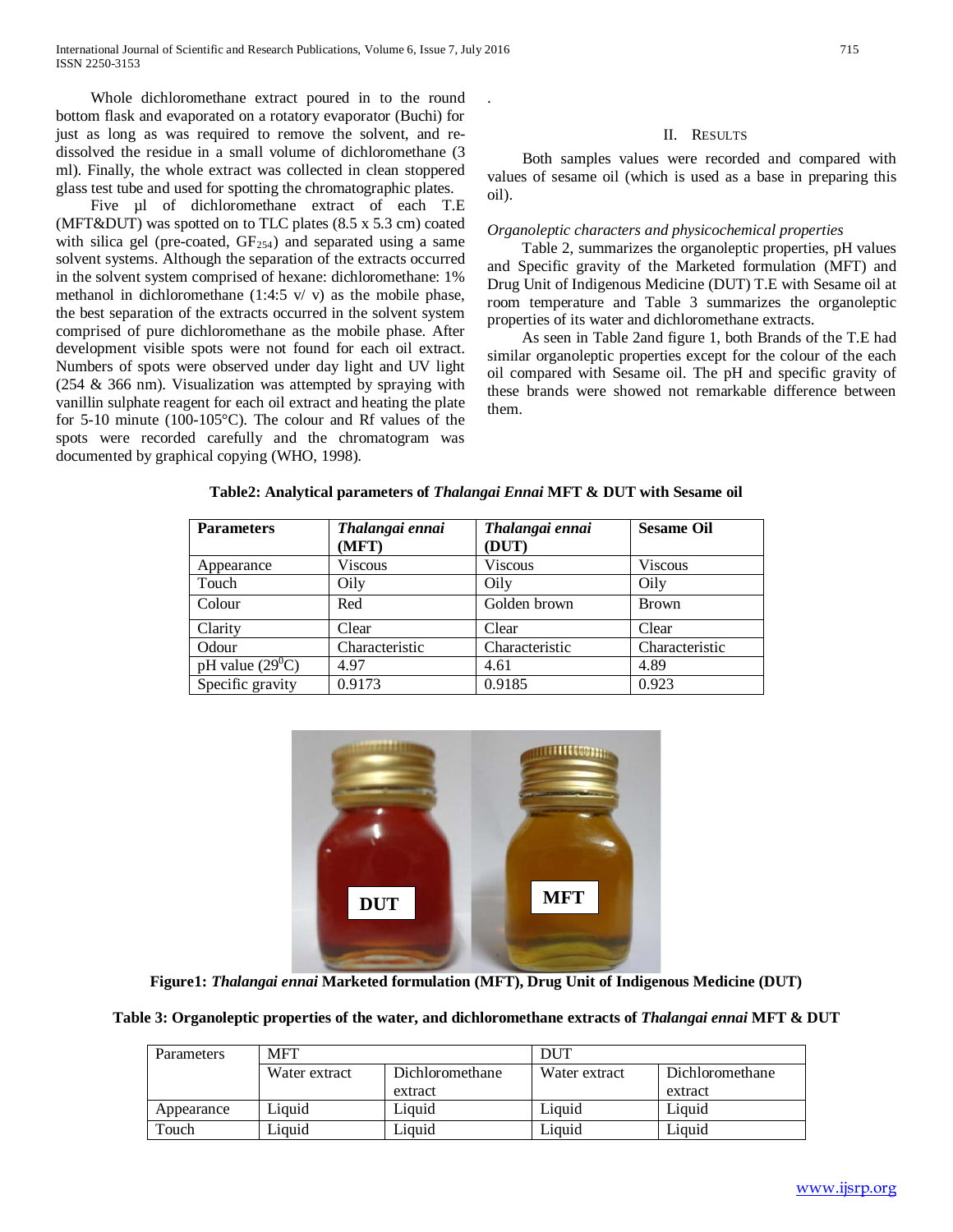| Colour       | Colourless     | Colourless     | Pale vellow    | Light yellow   |
|--------------|----------------|----------------|----------------|----------------|
| Clarity      | Clear          | Clear          | Clear          | Clear          |
| <b>Odour</b> | Characteristic | Characteristic | Characteristic | Characteristic |



**Figure 2:** *Thalangai ennai* **Marketed formulation (MFT), and Drug Unit of Indigenous Medicine (DUT)**

# **3.2 Thin Layer Chromatography (TLC) finger print analysis**

 The numbers of different solvent systems were employed to generate fingerprint profiles for these oils. The separation of the oil extracts occurred in the solvent system comprised of Hexane: Dichloromethane: 1% Methanol in Dichloromethane (1: 4: 5 v/ v) and pure Dichloromethane solvent systems as the mobile phase.

 Table 4 and Figure 3 summarizes the Rf values and colour of spots visible in the TLC profiles of the Dichloromethane extract of different brands of T.E in Hexane: Dichloromethane: 1% Methanol in Dichloromethane (1: 4: 5 v/ v) solvent system. Table 5 and Figure 4 summarize the Rf values and colour of spots visible in the TLC profiles of the Dichloromethane extract of different brands of T.E in pure Dichloromethane solvent system.

| Rf values and colour of spots |                       |  |  |
|-------------------------------|-----------------------|--|--|
| <b>MFT</b>                    | <b>DUT</b>            |  |  |
| $0.0178$ Br.                  | $0.017^*$ Br.         |  |  |
| $0.067^{\$}$ Br.              | $0.07^*$ Br.          |  |  |
| $0.17^*$ Gn.                  | $0.17^*$ Br.          |  |  |
| $0.27^*$ Gn.                  | $0.22^{\rm s}$ Gn.    |  |  |
| $0.40^5$ Pk.                  | $0.28$ Gn.            |  |  |
| $0.47^*$ Pk.                  | $0.37^*$ Pk.          |  |  |
| $0.62^s$ Pk.                  | $0.40^{\text{*}}$ Pk. |  |  |
| $0.77^*$ Pk.                  | $0.60^{\text{*}}$ Pk. |  |  |
| $0.82^*$ Gr.                  | $0.77^{\$}$ Pk.       |  |  |
| $0.87^*$ Gr.                  | $0.82^*$ Gr.          |  |  |
| $0.97^{\circ}$ Or             | $0.88^{*}$ Gr.        |  |  |
|                               | $0.97^*$ Or.          |  |  |

**Table 4: TLC analysis of different brands of** *Thalangai Ennai*

\*- intense, <sup>\$</sup>- Moderately intense, <sup>#</sup>- Faint

Br.- Brown, Gn.- Green, Pk.- Pink, Gr.- Grey, Or.- Orange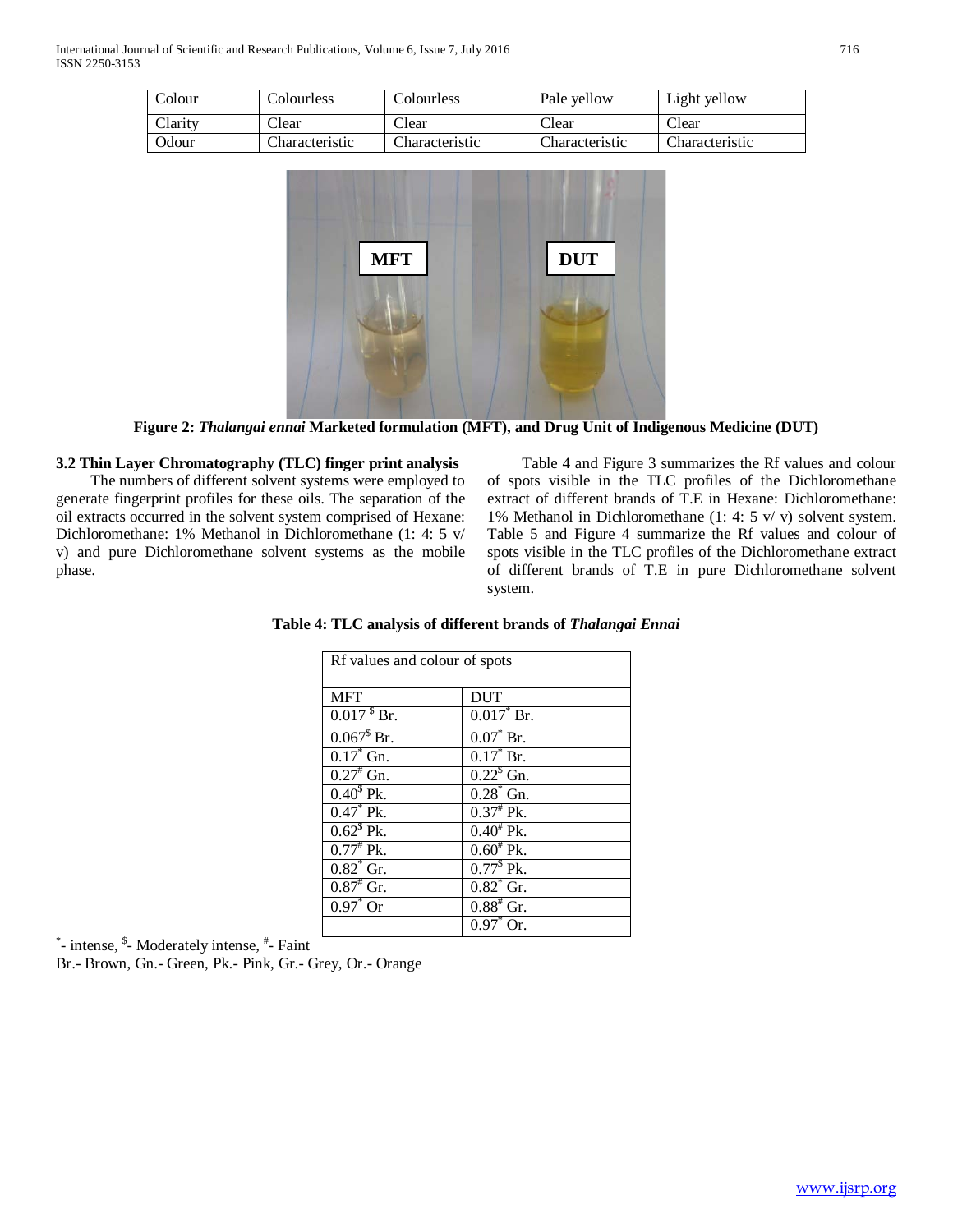

 Figure3: TLC fingerprints of oil extract a) 254 nm, b) 366 nm and c) visible after spray in the Solvent system of Hexane: Dichloromethane: 1% Methanol in Dichloromethane (1: 4: 5 v/ v) mixture

The TLC of finger print of the dichloromethane extract of the oil sample showed twelve spots with  $R_f$  values ranging from 0.0167 to 0.9666 in the hexane: dichloromethane: 1% methanol in dichloromethane (1: 4: 5 v/ v) solvent system.

| $R_f$ values and colour of spots |                       |  |
|----------------------------------|-----------------------|--|
| <b>MFT</b>                       | <b>DUT</b>            |  |
| $0.029$ <sup>*</sup> Br.         | $0.03^*$ Br.          |  |
| $0.07^*$ Gn.                     | $0.06^{\rm s}$ Pk.    |  |
| $0.14^{\rm s}$ Gr.               | $0.07^*$ Br.          |  |
| $0.20^{*}$ Br.                   | $0.11^{#}$ Gr.        |  |
| $0.24^*$ Pk.                     | $0.19^{\text{*}}$ Br. |  |
| $0.28^*$ Pk.                     | $0.23^{\$}$ Pk.       |  |
| $0.36^{\text{*}}$ Pk.            | $0.26§$ Gr.           |  |
| $0.41^*$ Pk.                     | $0.36^{\#}$ Pk.       |  |
| $0.46§$ Gn.                      | $0.40^{\text{S}}$ Pk. |  |
| $0.53^{\text{*}}$ Pk.            | $0.44§$ Gn.           |  |
| $0.59^{#}$ Gn.                   | $0.53^{\text{*}}$ Pk. |  |
| $0.73^{\text{*}}$ Pk.            | $0.59^{#}$ Gn.        |  |
| $0.79^{\text{*}}$ Pk.            | $0.86^{\text{*}}$ Pk. |  |
| $0.90^{\circ}$ Or.               | $0.91^{\circ}$ Or.    |  |
| $0.96^*$ Pk.                     | $0.97^*$ Pk.          |  |

# **Table 5: TLC analysis of different brands of** *Thalangai Ennai*

\*- intense, \$- Moderately intense,  $*$ - Faint

Br.- Brown, Gn.- Green, Pk.- Pink, Gr.- Grey, Or.- Orange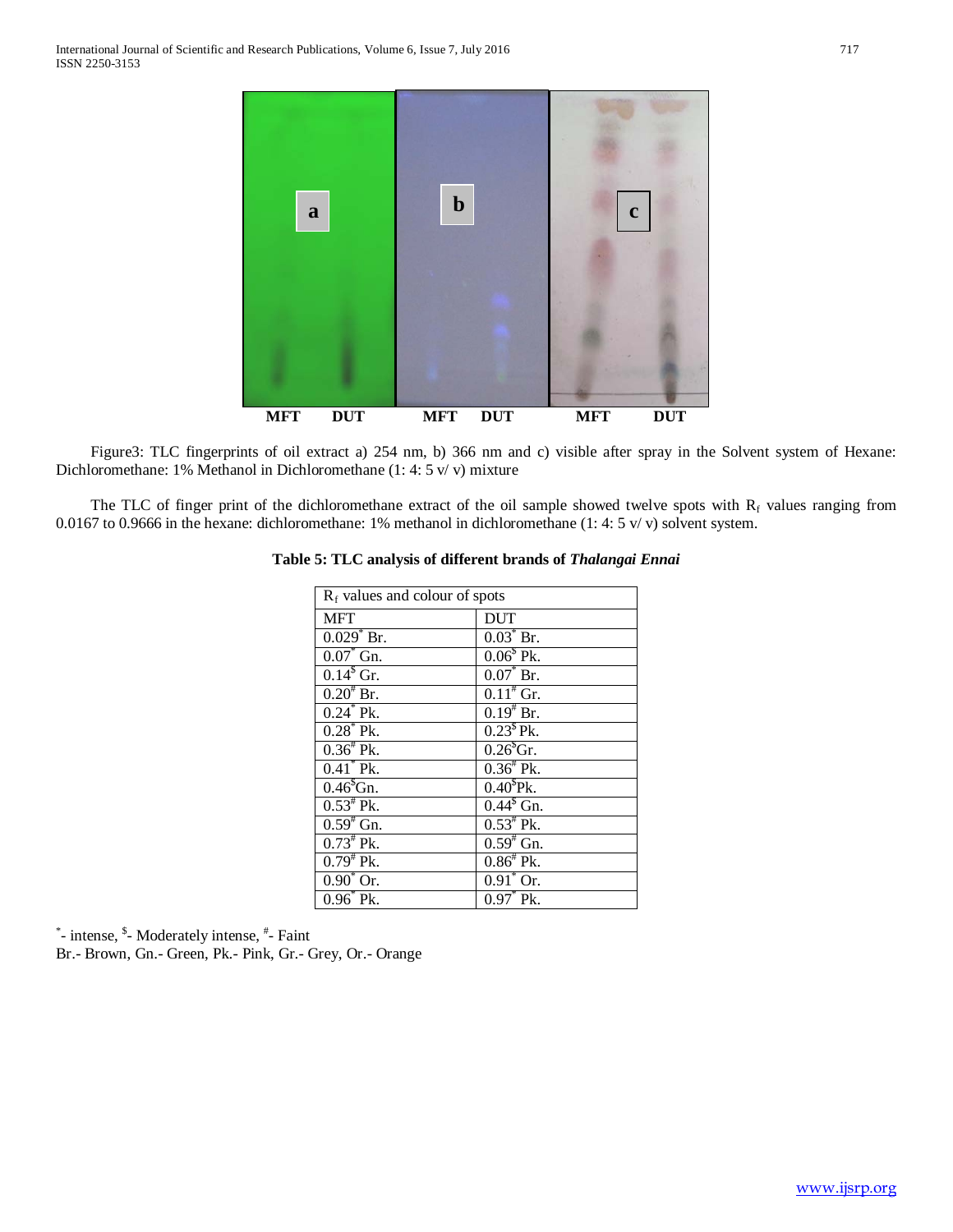

**Figure4: TLC fingerprints of oil extract a) 254 nm, b) 366 nm and c) visible after spray in the Solvent system pure Dichloromethane**

 The TLC of finger print of the dichloromethane extract of the oil sample showed fifteen spots with Rf values ranging from 0.0286 to 0.9571 (MFT) and 0.0286 to 0.9714 (DUT) in the pure dichloromethane solvent system.

## III. DISCUSSION

 The physicochemical standards available for the standardization of *Siddha* Medicated oils are insufficient. The analytical values available in the pharmacopoeia standards for *siddha* formulations are not finger print standards for each of the oil. The first step towards this goal*,* the current preliminary investigation was undertaken to generate data on physicochemical properties, including organoleptic characters, and chromatographic profiles to determine the quality and purity of T.E. It is very difficult to perform a study on Siddha medicated oils which has a large number of herbs used in the formulation. Hence in this study, only T.E was selected. As there is not any evidence for detailed physicochemical and TLC evaluation on T.E is reported. Therefore present work is taken up in the view to standardize the T.E. In the present study T.E was subjected to physicochemical parameters, organoleptic characters and TLC finger printing for preliminary standardization.

 The results showed that, the specific gravity and pH value for T.EDUT were found to be 0.9185 and 4.61; in case of MFT these were found to be 0.9173 and 4.97 at room temperature  $(29^0C)$  respectively. The TLC finger print of both the formulations were comparable and revealed dichloromethane extract of the oil samples showed twelve spots with Rf values ranging from 0.0167 to 0.9666 in the hexane: dichloromethane: 1% methanol in dichloromethane (1: 4: 5 v/ v) solvent system and fifteen spots with Rf values ranging from 0.0286 to 0.9571 (MFT) and 0.0286 to 0.9714 (DUT) in the pure dichloromethane solvent system.

 Although the separation of the oil extracts occurred in the solvent system comprised of hexane: dichloromethane: 1% methanol in dichloromethane (1:4:5  $v/v$ ) as the mobile phase, the best separation of the oil extracts occurred in the solvent system comprised of pure dichloromethane (v) as the mobile phase. In dichloromethane extract of two brands of T.E **(**MFT and DUT) were analyzed by TLC .The number of spots with the Rf values were observed which were not remarkable differences in between these oils.

#### IV. CONCLUSION

 The results obtained with the both brands of T.E **(**MFT and DUT) were found to be comparable and variations were not remarkable. These set of parameters presented in this paper can be used as reference standards for the quality assurance of T.E. Though the analytical values can be as preliminary reference standards, these values mostly related to the purity of the sesame oil, the qualitative and quantitative estimation of each single ingredient of T.E requires further research work in future.

#### ACKNOWLEDGEMENT

 The financial support provided by the Higher Education Twenty-first Century (HETC) Project, Ministry of Higher Education, *Nugegoda*, Sri Lanka (Reference No - JFN/ Sidda/ N1), and the guidance given by Dr. (Mrs.) Menuka Arawwawala, Industrial Technology Institute (ITI), Colombo 07, to conduct the physicochemical and TLC finger print studies are gratefully acknowledged.